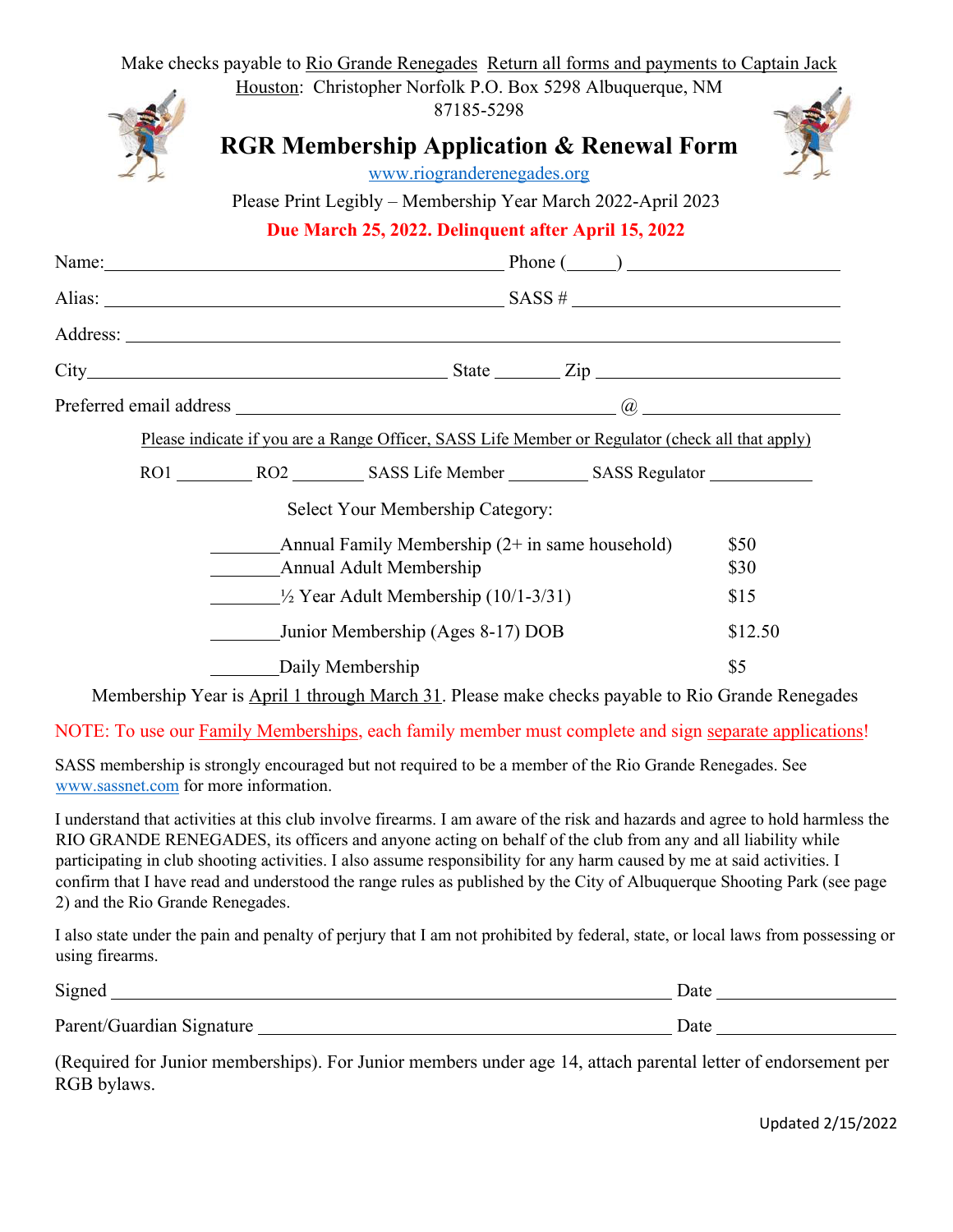## **Rio Grande Renegades Membership Rules**



## **Hayes City Range Rules**



1. **All city range rules must be complied with in addition to the Hayes City range rules listed below.**

- 2. **All members and guests MUST report to the City Range Office before entering Hayes City regardless of whether shooting. Failure to do so will result in ineligibility to take part in RGR club matches or practice days.**
- 3. The Town Council may make and amend bylaws and regulations with regard to the use of ranges and may draw up conditions of all competitions as required.
- 4. Any bylaws and regulations made by the Town Council that change the range rules shall be published to the membership and shall thereafter have all the force and effect of these rules. These changes shall be submitted to the membership for confirmation at the next AGM or Special Meeting.
- 5. All shooting shall be governed by SASS rules.
- 6. City range officers have authority over all ranges. Any commands or directions given by them must be immediately obeyed.
- 7. Any Renegade contemplating shooting at Hayes City outside of scheduled practice or match times should email the range at abqshootingrange@cabq.gov requesting Bay 4 or 5 or both.
- 8. Practice at Hayes City requires the presence of **TWO ADULT RENEGADES PER BERM**. **ONLY** Club members may shoot. Should the Renegades bring a non-club member with them he/she is welcome as a guest, but the guest cannot shoot in accordance with city range rules. The guest may elect to join the Club for the day by completing the required membership form and paying the required fee and, thereby, be allowed to shoot.
- 9. All firing on Hayes City ranges can only be done into North Berms. No cross firing or angle firing is allowed.
- 10. Any participant injury must be reported immediately to City Range Office.
- 11. Smoking is not allowed on the range. Smokers may use the parking lot area. Tobacco products should be carefully extinguished and properly disposed of upon completion of use.
- 12. Alcohol and drugs are prohibited on all ranges
- 13. All Hayes City ranges are to be kept clean and tidy. Trash barrels are provided for each range and must be used.
- 14. Upon conclusion of all activities, members are to ensure that all targets, props, etc., are returned to their correct storage position/location and secured.
- 15. Timely attendance for Club activities is requested. Occasional lateness will be accommodated. Continual lateness may lead to exclusion from individual Club activities.
- 16. Rude, insensitive, vulgar, threatening, violent or interfering behavior will not be tolerated at any Club activity. These types of behaviors could lead to expulsion from the Club. All members are expected to assist any guests in enjoying a positive experience at Club activities.
- 17. Any difficulties between Club members during Club activities are to be handled by the senior Club officer in attendance or his/her designee only.
- 18. Do not harass, threaten, or exterminate any of the wildlife found at Hayes City unless it is a threat to life.